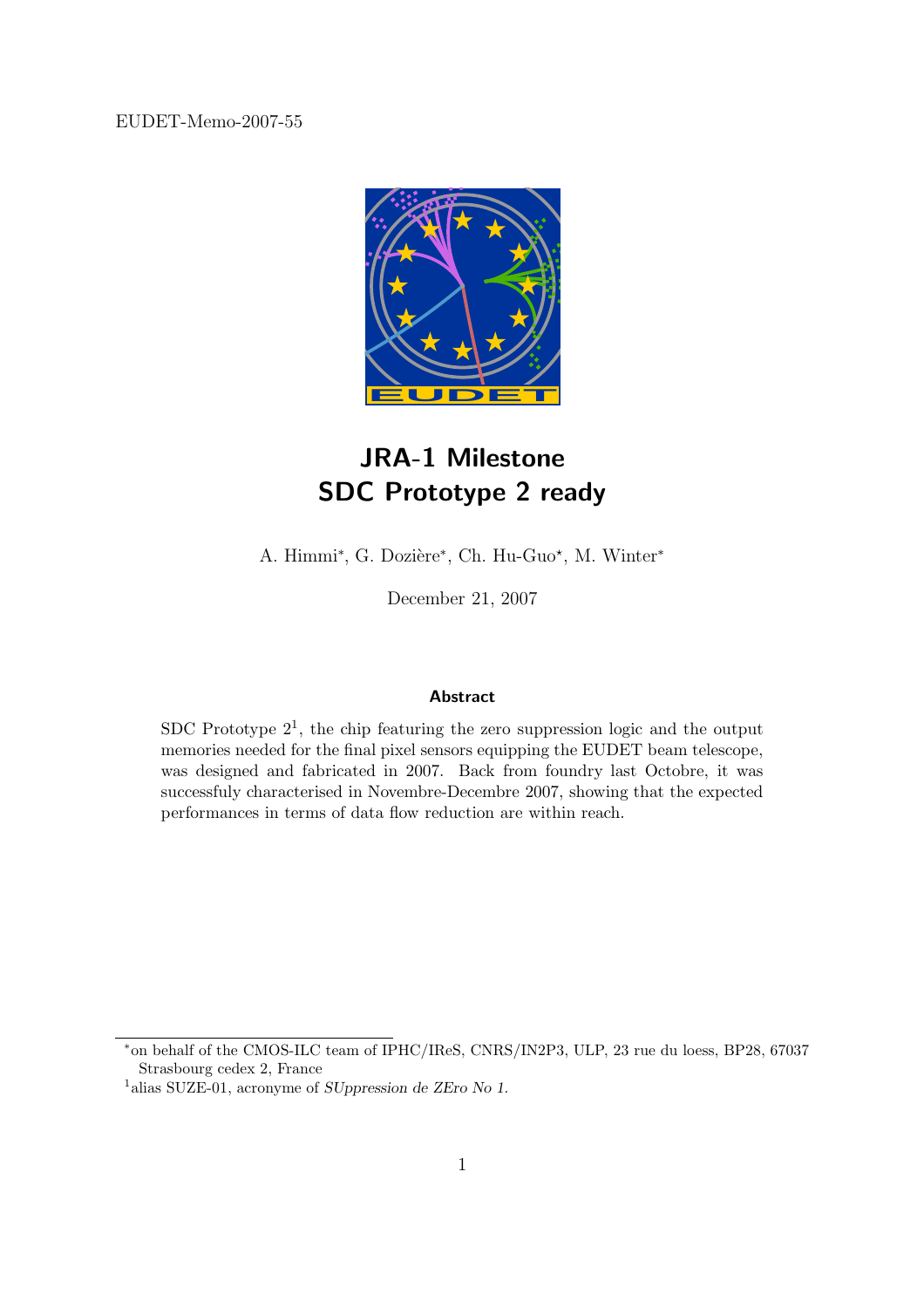## 1 Introduction

The EUDET beam telescope will be equipped with fast and high resolution pixel sensors allowing to provide high density tracking adapted to intense particle beams. An essential componant of the sensor architecture is a fast zero suppression micro-circuit integrated on the sensor substrate, filtering the pixels having collected a signal charge. SDC-2, the chip prototyping this micro-circuit, also called suze-01, was designed and fabricated in 2007. Its main features are described in this paper, as well as its first test results.

## 2 Overview of the sensor architecture

### 2.1 Hit recognition and encoding format

The final sensor on which the zero suppression micro-circuit will be integrated consists of 1088 columns read out in parallel, each composed of 544 pixels. Each column is terminated with a discriminator. The pixels are squares of  $18.4 \mu m$  width. The corresponding binary single point resolution is expected to be less than  $4 \mu m$ .

The sensor is read out in a rolling shutter mode, the rows being selected sequentially by activating a multiplexer every 16 clock cycles.



Figure 1: Schematic view illustrating the encoding of the pixels delivering a signal above discriminator threshold.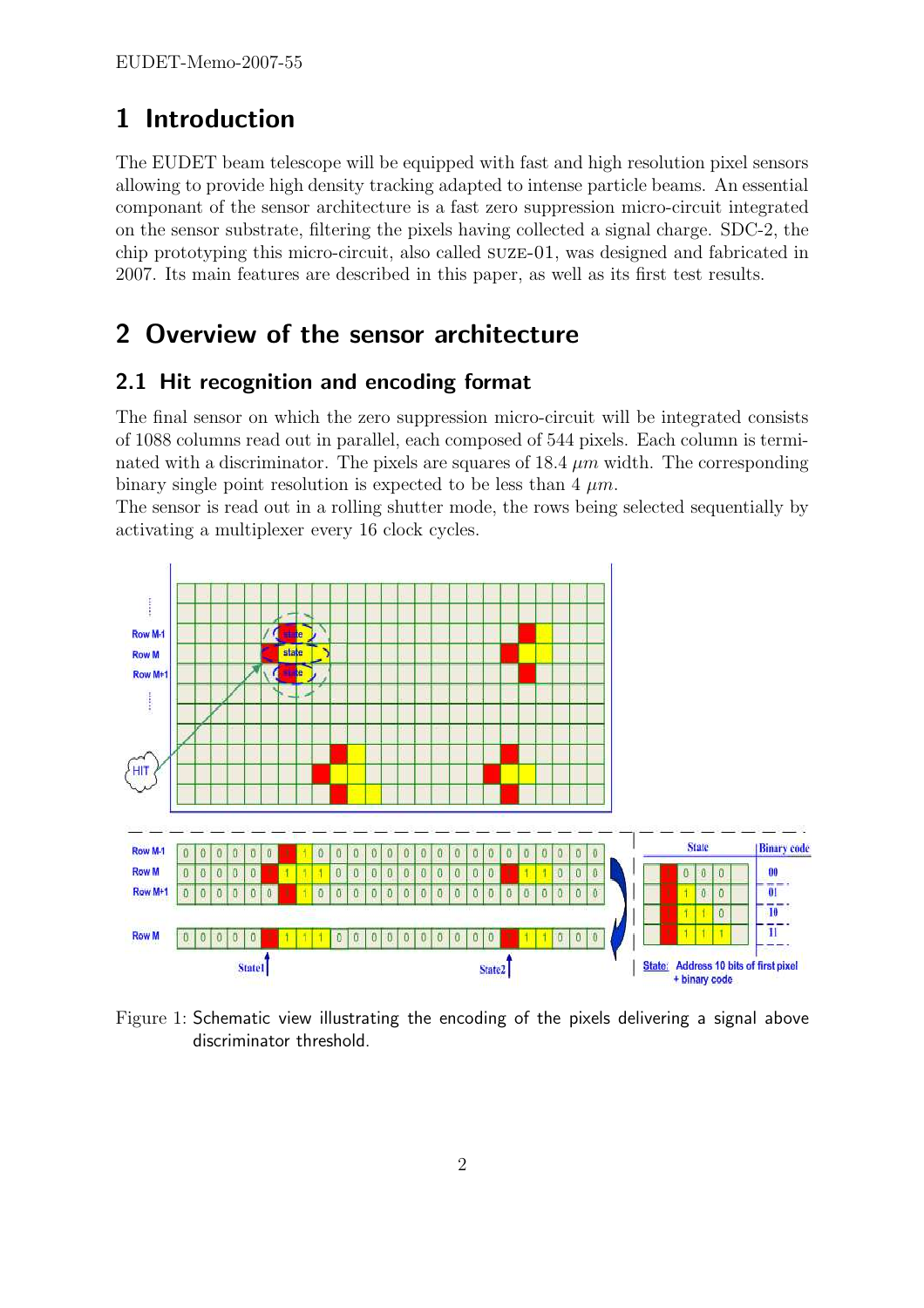Figure 1 shows an example of a digital matrix frame with some hits. A hit manifests itself via a cluster of pixels delivering a signal above the discriminator threshold. The clusters usually spread over several rows. As the matrix is read row by row, a hit will be identified through a couple of contiguous pixels delivering a signal above threshold. Their coding is performed in terms of states, each representing such a group of successive pixels in a row. The state format includes the column address of the first hit pixel, followed by 2 bits encoding the number of contiguous pixels in the group delivering a signal above threshold. A maximum number of 4 contiguous pixels is accounted for. The row address is represented by a 10 bit number and is common to all states in a row.

M states by row can be processed. This limit was derived from a statistical study based on the highest occupancy expected in the pixel array.

### 2.2 Principle of the hit finding algorithm

The zero suppression logic is based on sparse-scan read-out in order to optimize the data bandwidth. A fast priority scan path between the first and last discriminator outputs is implemented to minimize the delay within the critical data path. The 1088 column terminations are distributed over 17 banks (see Figure 2), each bank being connected to 64 columns. The digital architecture allowing to find the '1's in a row of discriminated outputs is based on a "Priority Look Ahead" (PLA) algorithm. It uses a chain of alternated NAND and NOR gates for the priority management during the sparse-scan.



Figure 2: Block diagram of the sensor read-out architecture.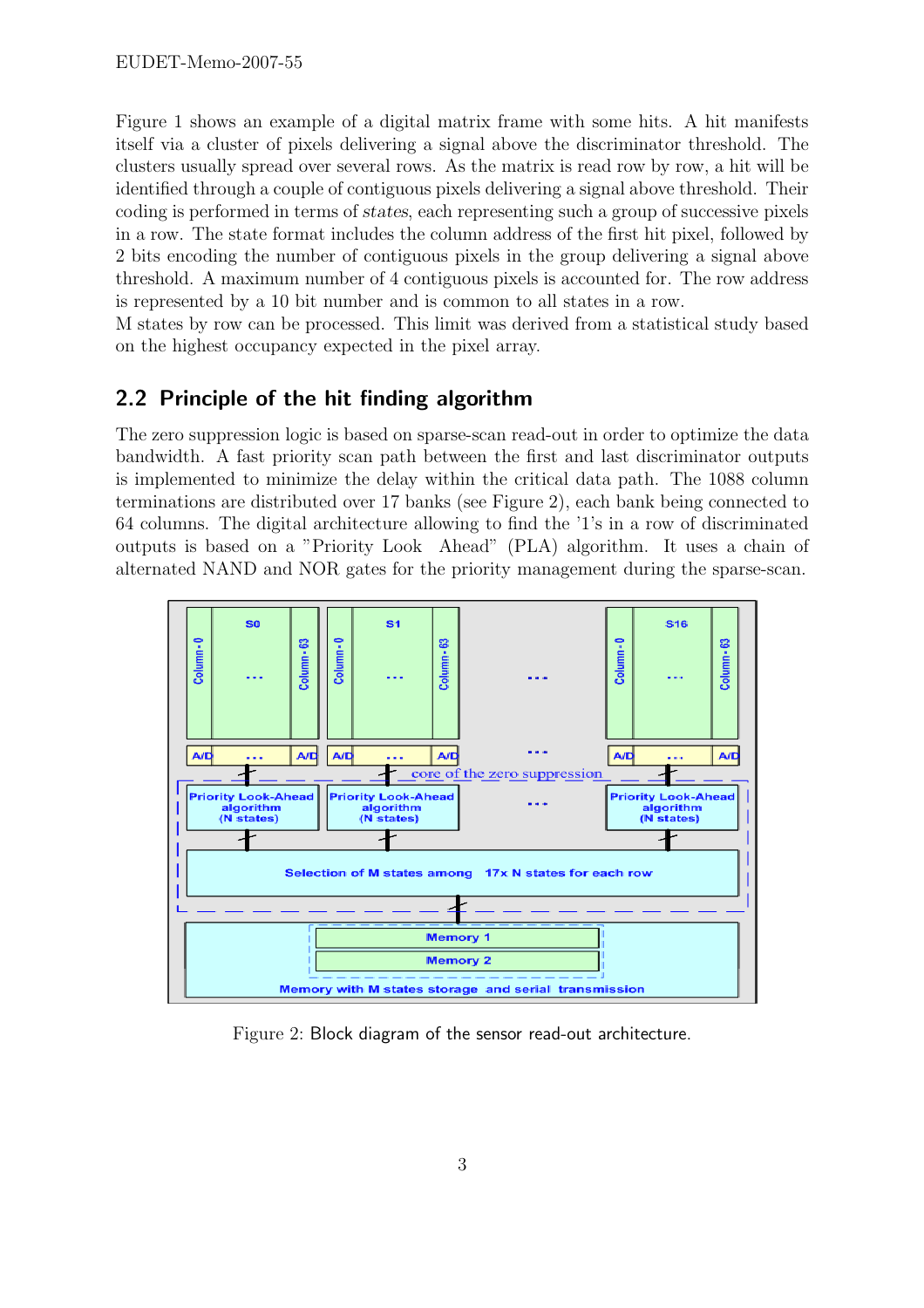A specific logic is implemented to deal with the interface between adjacent banks in order to ensure the continuity of the algorithm and the entire row processing.

Figure 2 displays the block diagram of the read-out architecture. The zero suppression algorithm is based on the following main componants. Each pixel bank is equipped with its own PLA logic, all banks being active in parallel during the row processing. The outcomes of all banks are combined with a multiplexing logic while the next row is being processed. The outcome of this step is stored in the memory while the subsequent row is still being read out. These operations are repeated continuously.



Figure 3: Block diagram of the Priority Look–Ahead algorithm at the bank level.

Figure 3 shows the different steps of the PLA for one bank. The algorithm proceeds through four consecutive steps, summarised below:

- In the first step, the data inputs for the process are extracted from 64 discriminator outputs;
- The second step consists in encoding groups of hit pixels. This logic provides Enable bits and Code bits for each column composing a bank. The Enable bit is set to 1 for the first hit pixel in a group. The number characterising the state corresponds to the number of Enable bits which are set to 1;
- The next step consists in selecting the states; each state is selected successively by a PLA. Several instructions are required to deliver the states. The number of states (N) in a bank is related to M states in a row. The possibility to generate up to 6 (N) instructions or states in a bank has been implemented in the algorithm;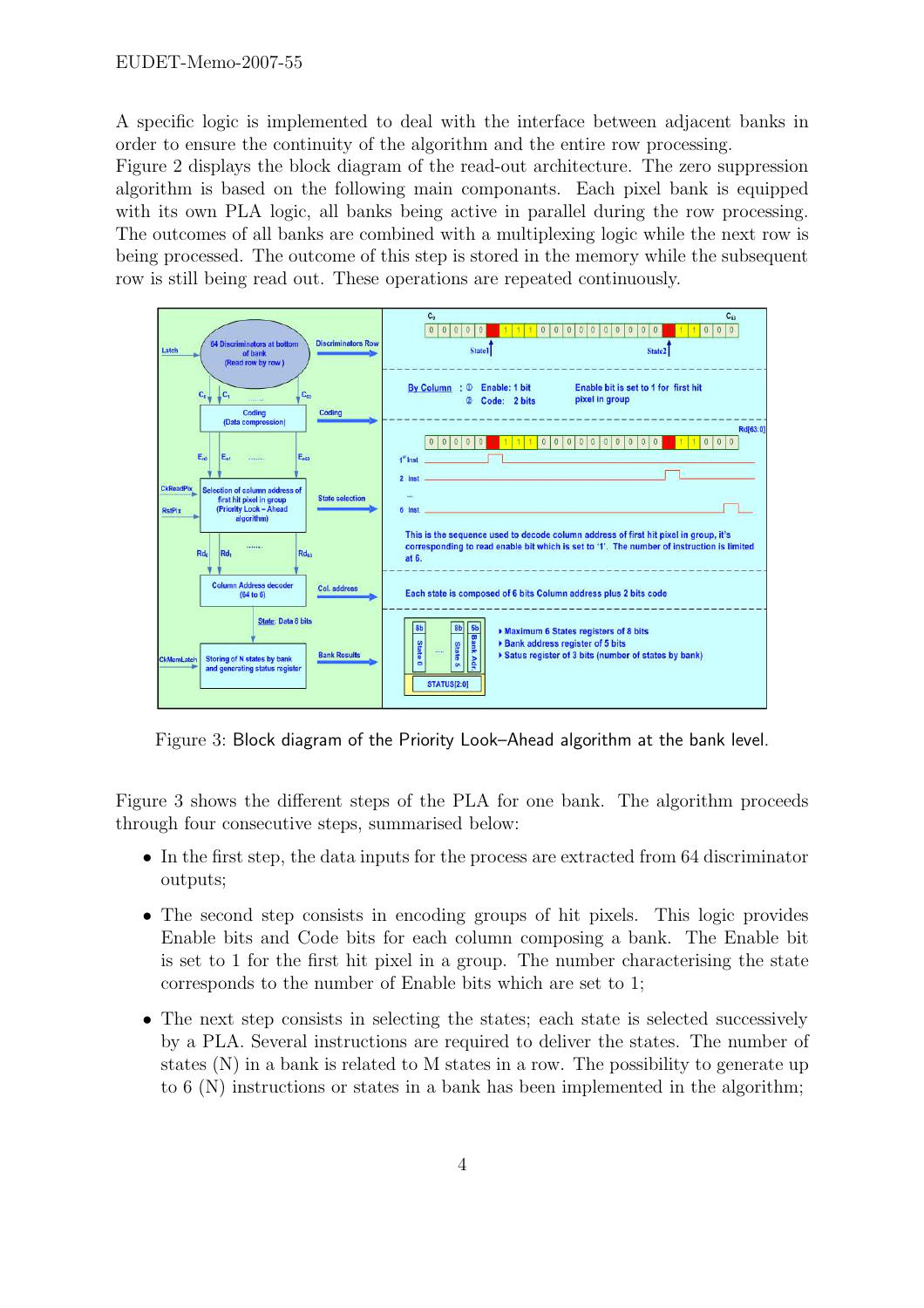• After each instruction, the column address of the state is decoded. The last step of the logic consists in storing the N states and in generating a status information which indicates the number of states per bank. Each bank has its own address encoded on 5 bits.

For a row, each bank provides a maximum of N states. Another logic, based on multiplexers, allows selecting a maximum of M states among 17xN (bank) states. Thus, only up to M states get stored in a memory. In case more than M states get identited, an overflow bit is set to 1. The format of the row states includes the row address, a status register (number of states in the entire row), the states column addresses, and 1 overflow bit.

The states are stored in a dual channel memory. One half of the memory (memory 1) stores the states per row during the current frame read-out, while the second half of the memory (memory 2) stores the states during the subsequent frame read-out. During the writing phase of memory 2, the data of the previous frame contained in memory 1 are transmitted to the data acquisition system.

# 3 Description and tests of SDC Prototype 2

### 3.1 General remarks

Prototype suze-01 was designed to validate the concept of the Priority Look Ahead algorithm described in the previous section. The chip incorporates all the logic needed to read a pixel matrix made of 544 rows x 1088 columns. For economical reasons, the chip area was restricted to the minimum required, meaning that only 2 rows of 2 blocks of 64 pixels were implemented. A JTAG controller is integrated in the chip, mainly for the communication between the core of the system and an external test structure. The fabrication process is the usal AMS C35B4C3 CMOS 0.35  $\mu$ m technology in which most MIMOSA pixel sensors are manufactured.

### 3.2 Chip architecture

The chip is steered with a synchronized external 100 MHz clock, and includes the following features:

- Power On Reset interface;
- JTAG interface:
	- Table of configuration registers (write only):
		- ∗ for configurable sequencer,
		- ∗ for any given pattern of 2 rows (row 0 and row1), or for target result for internal comparison,
	- Table of status registers (read only)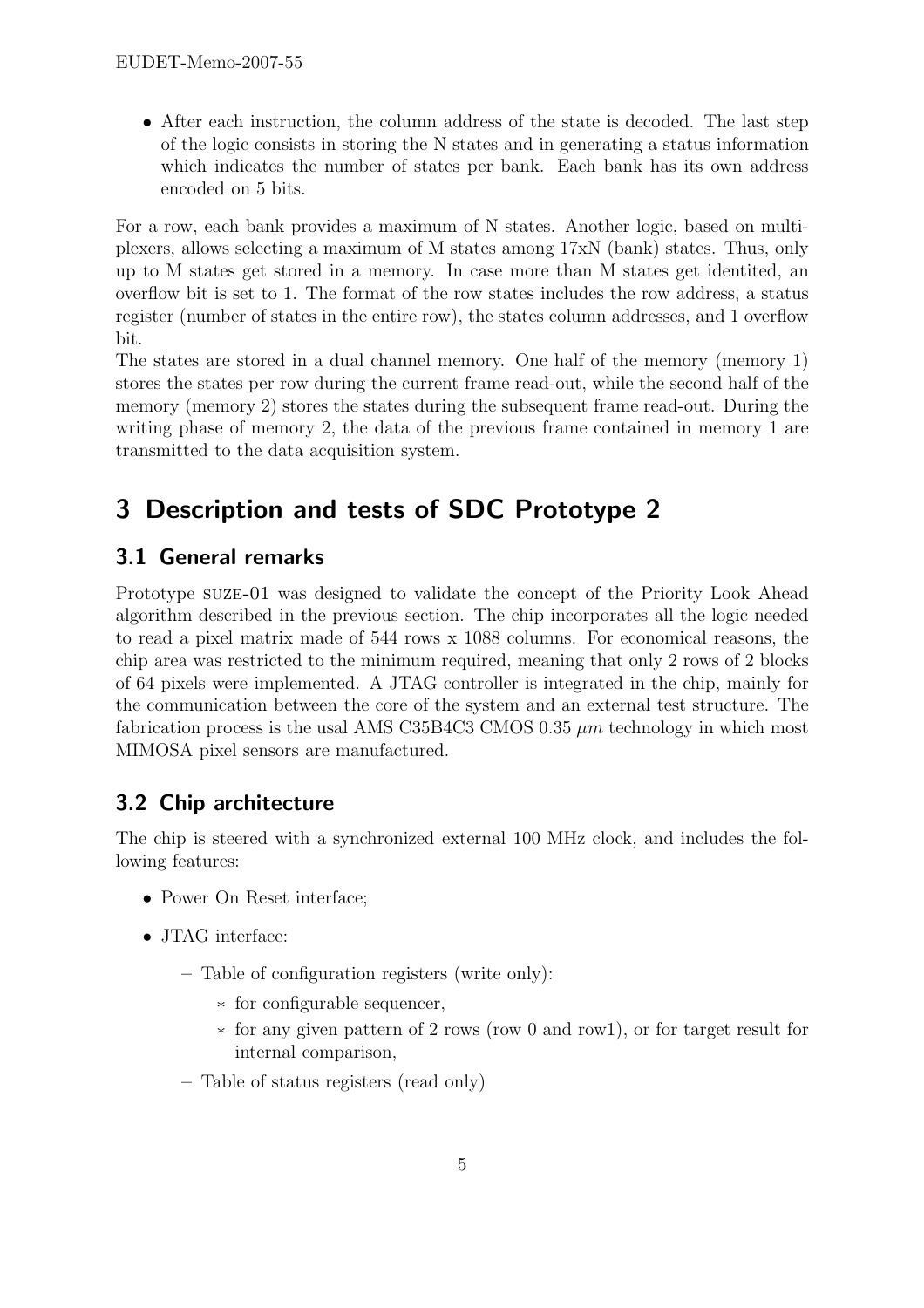- Sequencer for row, frame and real time recording on memory, configurable by JTAG;
- Look Ahead algorithm and its logic suppression of zero core;
- Main 2 x 6 states to 9 states multiplexer;
- FIFO composed of 4 SRAM 600 x 16 bits and its corresponding management system;
- 1 LVDS loop IN/OUT with a bidirectionnal 9 bit port.

### 3.3 Chip operation

The internal sequencer emulates a frame made of 2 rows, each composed of 2 blocks of 64 bits. These rows repeated x times will form the frame. This part also generates the synchronization signals for the row, the entire frame and memory signals. The row read-out duration is 160 ns. This configurable frame can include until 1200 rows of the contents of the 2 previously quoted rows repeated x times. It can be divided into 4 zones maximum with 2 empty zones (row with no hits) and 2 full zones  $(2 \times (row0 and row1)).$ 



Figure 4: Layout of SDC Prototype 2, alias SUZE-01.

The read-out of each row may be done with JTAG at the different levels of the chip. The acquisition of the entire frame is possible for up to 600 states per frame in real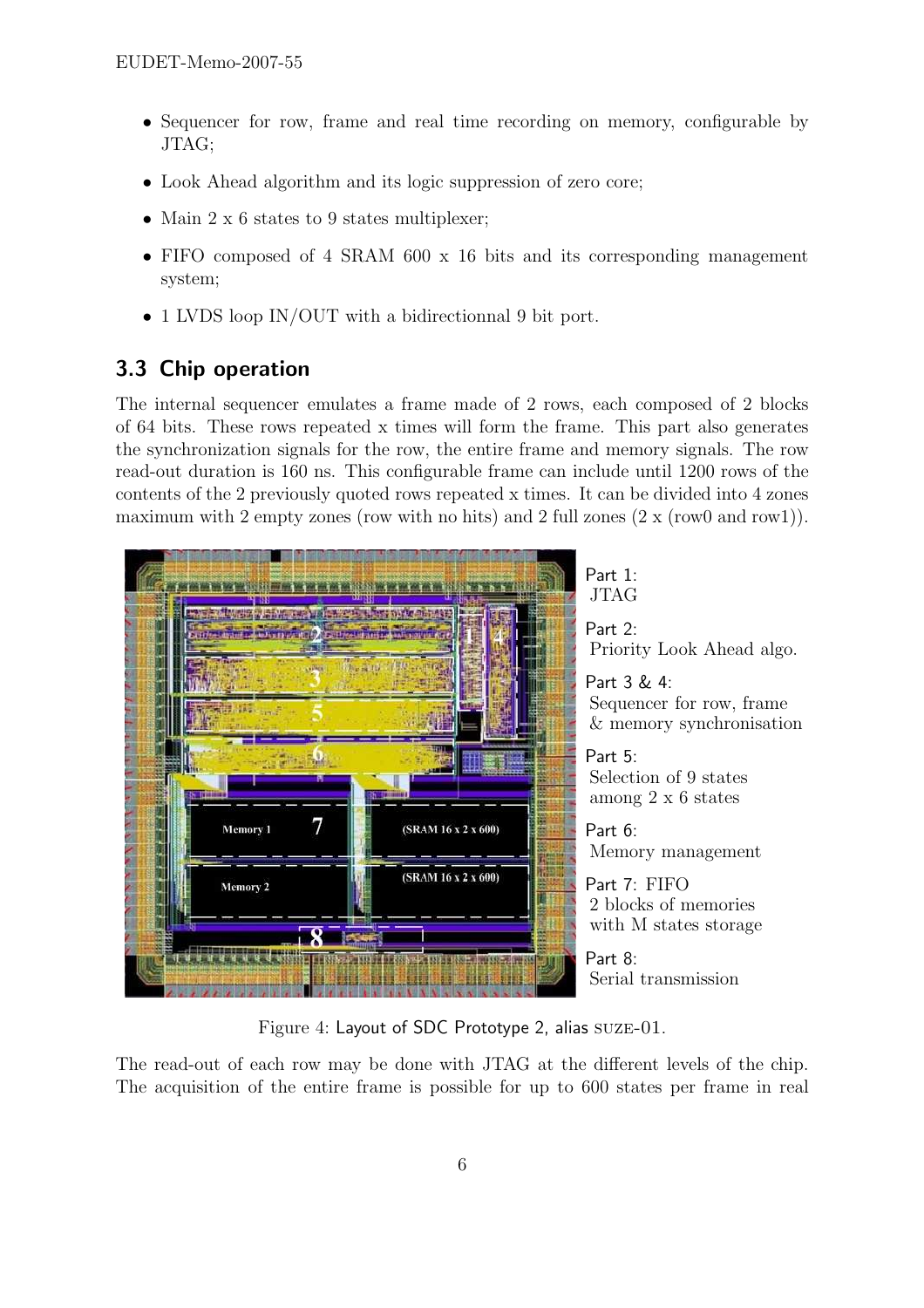time, using an external logic analyser. Each state requires 10 bits for the row address, 11 bits for the column number and 2 bits for the state coding (up to 4 pixels) in the most extreme case. For each row, its address is sent once to the memory. The content of the memory is read out from the chip; it is made of 16-bit data (states) and a 10-bit address with the control signals.

To reduce the number of pins, we integrated on the chip a multiplexing structure which is configurable by JTAG for pin selection. In the final EUDET sensor, the content of the memory will be multiplexed and read on a serial LVDS flow. Therefore, the maximum speed affordable by the internal LVDS drivers and receivers still compatible with the chip low power consumption requirements had to be assessed in a dedicated structure.

| Part                                            | Parameter             | <b>Typical Value</b> | Comments                     |
|-------------------------------------------------|-----------------------|----------------------|------------------------------|
| Read-out                                        | RD Frequency          | Up to 100 MHz        | Readout Clock LVDS signal    |
|                                                 | CKRD Duty Cycle       | $50\%$               |                              |
| <b>JTAG</b>                                     | TCK Frequency         | 10 MHz               | Boundary Scan Clock          |
|                                                 | TMS Setup/Hold Time   | $10$ ns              | Boundary Scan Control Signal |
|                                                 | TDI Setup/Hold Time   | $10$ ns              | Boundary Scan Serial Data In |
| Memory                                          | sampling frequency    | 100 MHz              | Organization 600 x 16 x 4    |
|                                                 | size                  | 38400 bits           | id.                          |
|                                                 | frequency max         | 200 MHz              |                              |
|                                                 | reading speed         | $100$ Mbits/s        |                              |
| <b>States</b>                                   | max. nb adjacent pix. | $\overline{4}$       |                              |
|                                                 | address coding        | 21 bits              |                              |
|                                                 | coding                | 2 bits               |                              |
| <b>Bank</b>                                     | number of pixels      | 64                   |                              |
|                                                 | max. nb of states     | 6                    |                              |
| Row                                             | number of banks       | $\overline{2}$       |                              |
|                                                 | max. nb of states     | 9                    |                              |
|                                                 | reading time          | $160$ ns             |                              |
| $\mathop{\textnormal{\textbf{Frame}}}\nolimits$ | reading time          | 110 $\mu s$          |                              |

### 3.4 Specifications

Table 1: Technical description of the main SDC Prototype 2 specifications.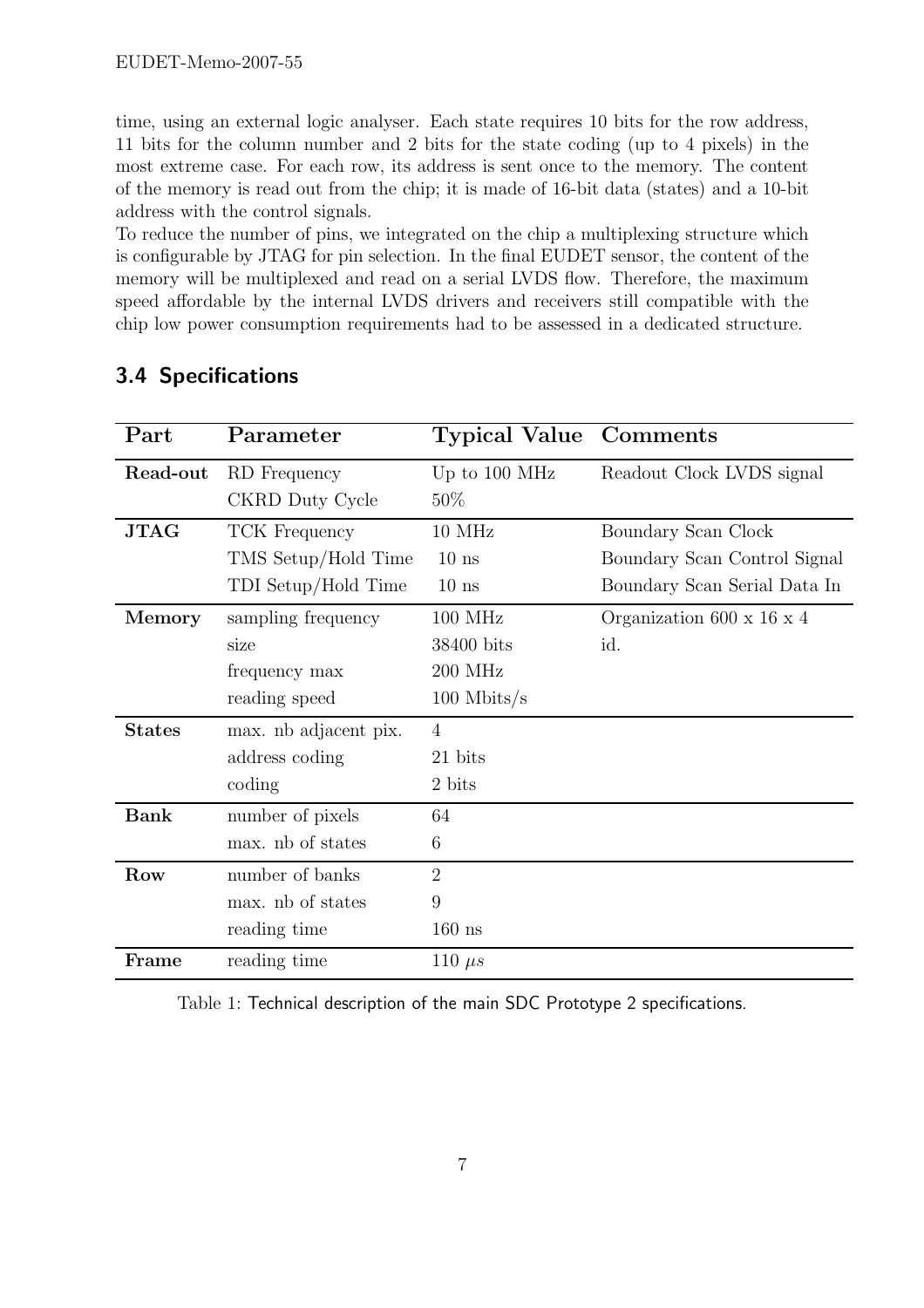

Figure 5: Schematic view of the test set-up of SUZE-01.

#### 3.5 Functionnality test set-up

The tests of the chip required designing and fabricating a dedicated evaluation board. The latter interfaces with a PC platform via a standard parallel output. The dedicated communication through the JTAG protocol is initiated by a user interface written in C. This user interface allows to configurate registers in ordre to initiate a sequence. This complex sequence includes the synchronisation of the frame simulation, based on the repetition of the pattern of the two rows equipping the chip a configurable number  $(x)$ of times. The result of the frame is written into a memory. The reading of the result of the previous frame is performed in real time on the external plugs connected to a logical analyser.

#### 3.6 Test results

The tests of the chip functionnalities have started in Novembre 2007. They concentrated on the zero suppression functionning, which is the most critical aspect of the prototyping. Read and write operations were performed via the JTAG controller. After loading data patterns of 2 rows into the configuration registers, it was checked that the core of the zero suppression micro-circuits decodes correctly the column addresses of the hit pixels within 160 ns, which is the time of a complete row read-out sequence.

The tests could then be performed extensively. Their main present outcome may be summarised as follows: